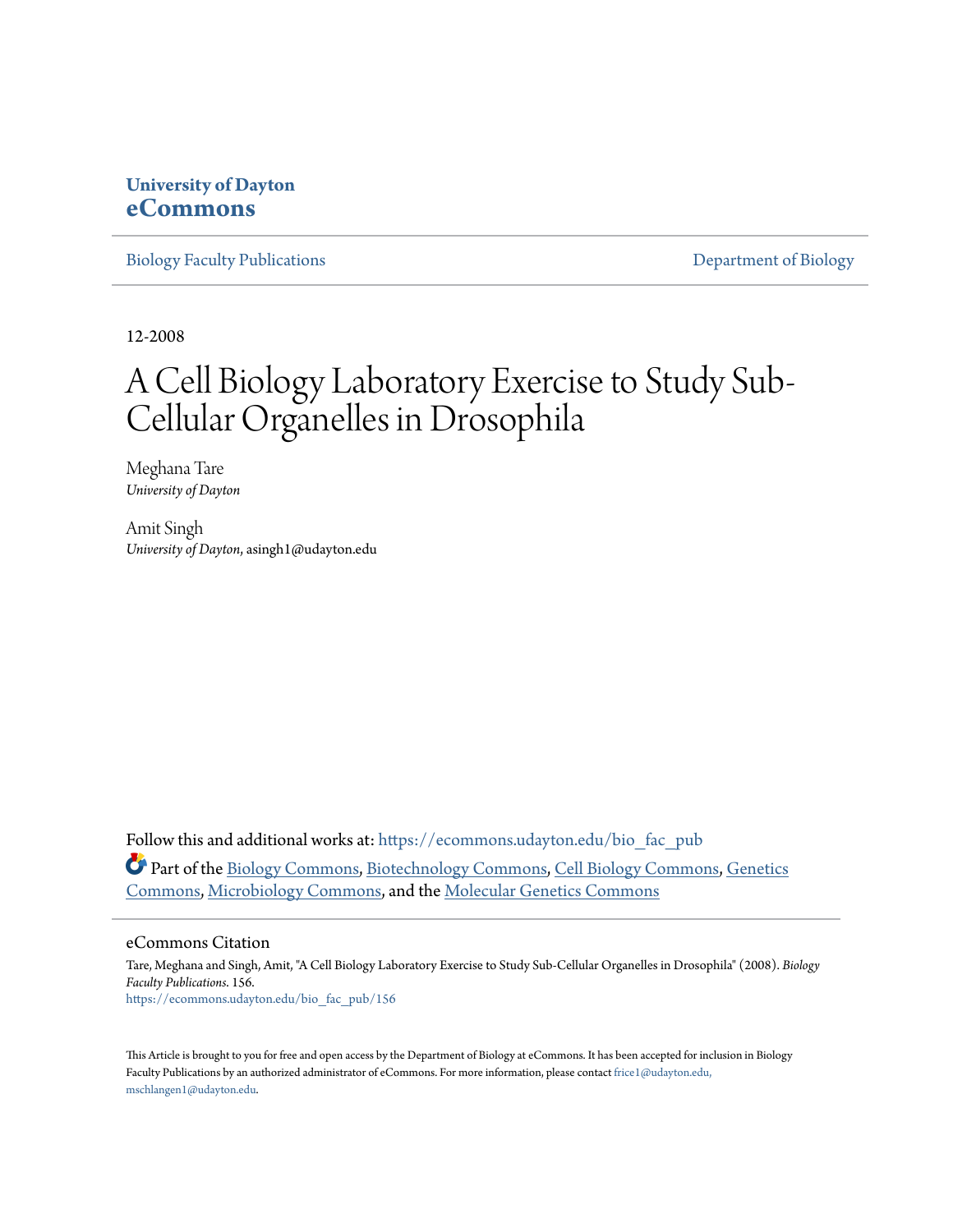

## **A cell biology laboratory exercise to study sub-cellular organelles in** *Drosophila***.**

Tare, Meghana<sup>1</sup>, and Amit Singh<sup>1,2,3</sup>. <sup>1</sup>Department of Biology, University of Dayton, Dayton, OH; <sup>2</sup>Center for Tissue Regeneration and Engineering at Dayton (TREND), Dayton, OH; <sup>3</sup>Corresponding Author.

Key words: *Drosophila melanogaster*, cell biology, sub-cellular organization, Immunohistochemistry, undergraduate education

### **Abstract**

The fast changing scenario of undergraduate education puts emphasis on introducing students to hands-on techniques as part of their laboratory courses. In order to cater to large numbers of students and the time constraints involved with undergraduate level laboratory courses, there is a need for development of experiments that are cost effective and can be completed in a defined time frame. We have devised a laboratory exercise for teaching cell biology using the *Drosophila melanogaster* model. *Drosophila* can be reared in a short period of time in a cost effective manner. We used *Drosophila* tissue to study the sub-cellular organization of eukaryotic cells using fluorescent markers. The idea of this lab exercise is to: (a) familiarize students with the underlying principles of cell structure and function and its application to diverse areas of research, (b) allow students to sharpen their observation and quantitative microscopy skills, and (c) minimize the preparation time for the instructor.

 The participation of undergraduates in research and experimental learning is an important component of several undergraduate programs. One of the important facets of a cell biology course for an undergraduate curriculum is to introduce the structural and functional aspects of the various sub-cellular organelles. Interestingly, many new text books and accompanying supplementary material provide exhaustive and detailed information, through images and movies. Although animations and videos can elucidate the complex organization of organelles in the cell, it is important that students also have the opportunity for laboratory experiences. In order to introduce undergraduate students to the sub-cellular organelles in a eukaryotic cell, we have started developing laboratory exercise(s) which can be performed in an undergraduate classroom setup.

The cell is the basic structural and functional unit of life. The sub-cellular organization of the eukaryotic cells includes different membrane bound organelles, which have specialized structures and functions. For example, the nucleus contains the genetic information in the form of DNA and RNA, the Golgi complex and the endoplasmic reticulum are specialized for packaging and folding of proteins, lysosomes contain the hydrolytic enzymes, microtubules or the microfilaments are required to provide support to the cells. Thus, different organelles are specialized for performing different functions. Any defect in their structures leads to impairment of their respective functions which eventually may lead to cell death, or have deleterious consequences on cell/organelle or organ function leading to diseases. Therefore, it is useful to observe these organelles at high resolution under the microscope, in order to understand their structures and functions.

In the majority of cell biology laboratories, students are shown the sub-cellular organelles either through images, movies, or from permanent commercial slides. However, appreciation for the different protocols/techniques used to stain cells with traditional or fluorescent dyes is lost upon the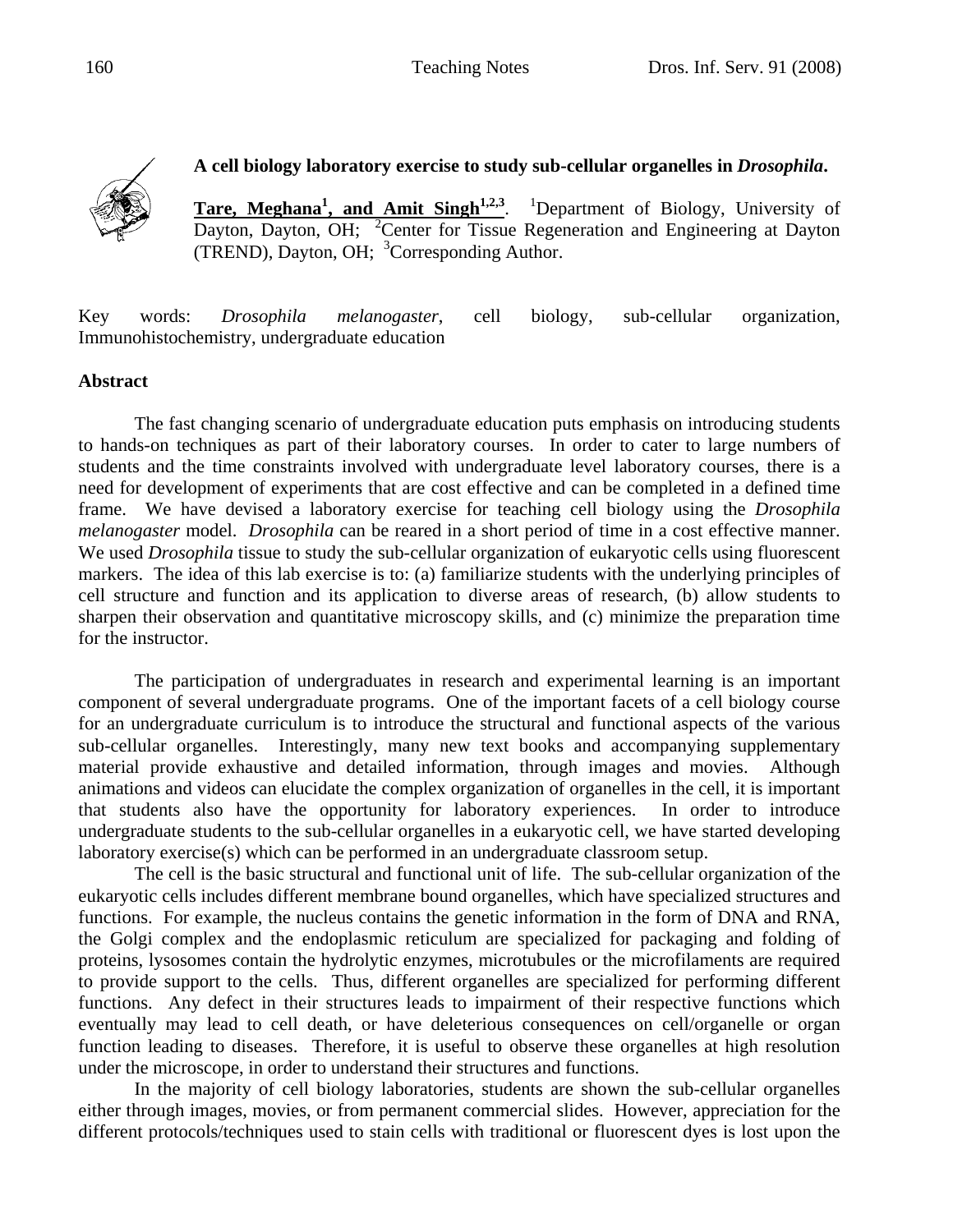students mostly, because they do not understand the underlying principles of organelle specific staining in cells. Therefore, we decided to develop a laboratory exercise to observe various organelles in fixed *Drosophila* tissues by using dyes in an undergraduate laboratory setup.

Different sub-cellular organelles were marked using a set of commercially available fluorescent molecules that bind specific biochemical compounds in the cells which are localized to a particular organelle (Lavis *et al*., 2006). These markers, thus, tag different organelles, which can then be observed using an epifluorescence microscope. Each marker can be visualized based on its excitation /emission properties. A variety of such molecules are commercially available (http://www.invitrogen.com/site/us/en/home/brands/Molecular-Probes.html) such as Lyso Tracker for marking lysosomes, Mito Tracker for mitochondria, Phalloidin (Small *et al.*, 1999) which marks actin filaments, and DAPI (4'-6-Diamidino-2-phenylindole) (Kapuscinski, 1995) which tags DNA in the nucleus (for details, see Table 1).

We used fluorescent dyes that act as markers for the actin filaments and the nuclei in a eukaryotic cell. The undergraduate students worked in pairs and performed this experiment as a part of cell biology laboratory course. The entire experiment lasted less than three hours which involved dissection, tissue fixation, incubation, and observation under the microscope.

| Organelle             | Dye                                                                                | Molecular Probes<br>Catalogue<br>number | Excitation<br>(nm) | Emission<br>(nm)  |
|-----------------------|------------------------------------------------------------------------------------|-----------------------------------------|--------------------|-------------------|
| Mitochondria          | Mito Tracker Green (Vanden Berghe, 2004)<br>Mito fluor Green probe<br>Mito Sox red | M22425<br>M 7502<br>M36008              | 644<br>588<br>510  | 588<br>622<br>580 |
| Lysosomes             | Lysotracker                                                                        | L7528                                   | 577                | 590               |
| Golgi Complex         | $NBD C6-Ceramide$                                                                  | N-1154                                  | 466                | 536               |
| Endoplasmic Reticulum | Bodipy (Lavis et al. 2006)                                                         | D7540                                   | 589                | 617               |
| Cytoskeleton          | Texas Red Phalloidin (Small et al, 1999)                                           | T7471                                   | 591                | 608               |
| <b>Nucleus</b>        | DAPI (Kapuscinski, 2006)<br><b>TOPRO</b><br>Hoescht                                | D 1306<br>T7596<br>H21486               | 358<br>745<br>350  | 461<br>770<br>450 |

Table1. List of dyes that can be used to mark the organelles in the cell.

(Details of dye available at http://www.invitrogen.com/site/us/en/home/References/Molecular-Probes-The-Handbook.html)

#### **Protocol**

Flies were cultured on yeast-cornmeal-agar fly medium (recipe available at http://flystocks.bio.indiana.edu/Fly\_Work/media-recipes/molassesfood.html) at room temperature and allowed to lay eggs. Third instar larvae (wandering on the wall of the culture vial) were dissected in PBS (Phosphate Buffered Saline, containing 137 mM NaCl, 10 mM Phosphate, 2.7 mM KCl, pH 7.4; Dulbecco *et al*., 1954) using sharp Dumostar forceps (Electron Microscopy Sciences (EMS) Cat. No. #72707-01). The salivary glands and imaginal discs attached with mouth parts and brain were dissected. Imaginal discs are groups of epithelial cells housed inside the larva that will give rise to adult appendages and the cuticle after metamorphosis.

Tissue was fixed in 4% paraformaldehyde (EMS Cat. No. #15710) in PBS to preserve the morphology. The fixative was removed after fixing the tissue for twenty minutes. The tissue was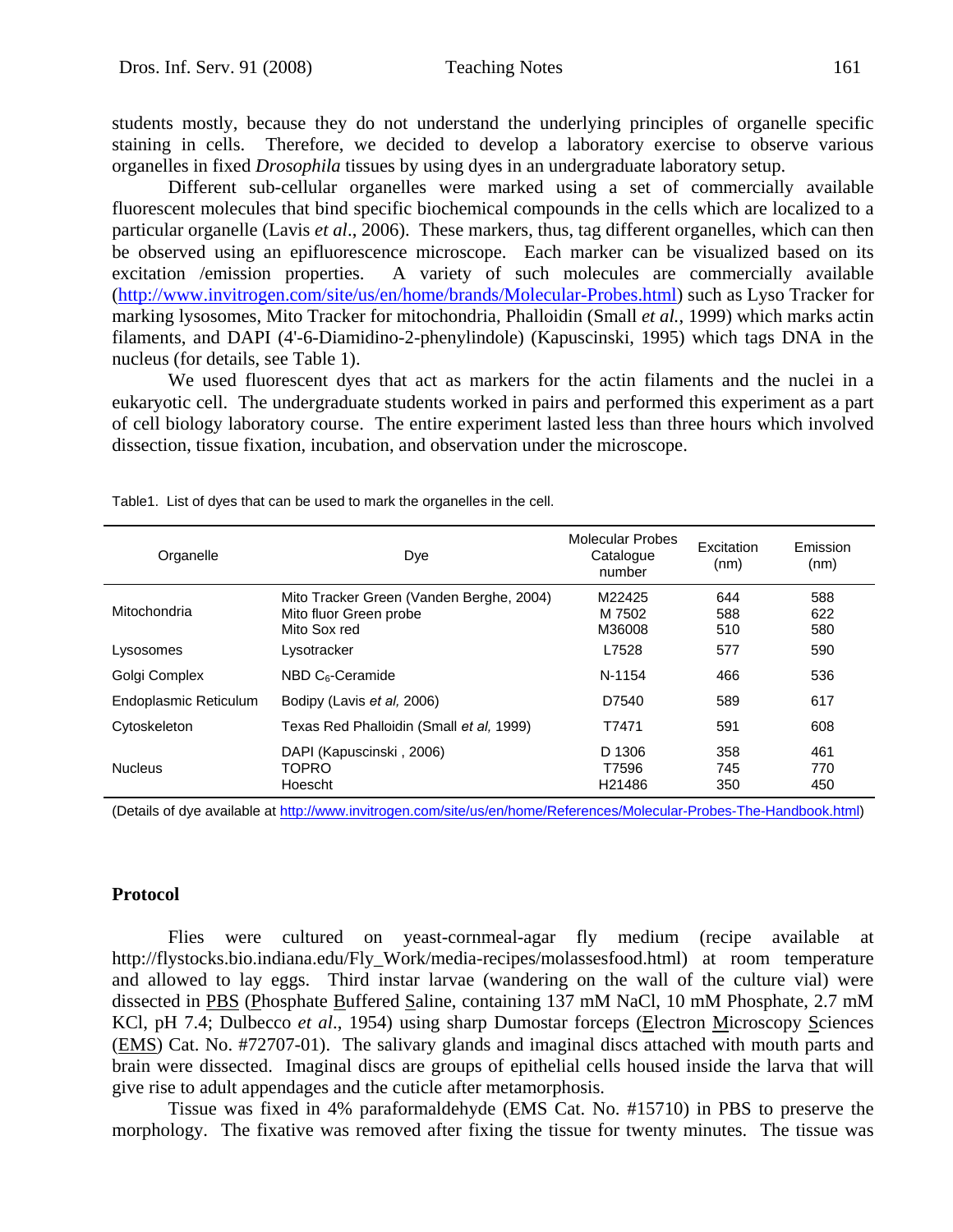rinsed in ice cold PBS, followed by washes with PBST [PBS+ 0.2% Triton X-100 (Sigma Aldrich Cat No. T100)], to permeabilize the tissue. The tissue was then incubated with Texas Red Phalloidin- (Molecular Probes, Invitrogen, Cat. No. # T7471) and DAPI (Molecular Probes, Invitrogen, Cat. No. # D 1306) in PBST for twenty minutes at room temperature in dark. The phalloidin specifically marks the actin filament meshwork of the salivary gland cells (Figure 1a, b; red channel). The DAPI stains the nuclear material within the cell of the salivary gland (Figure 1a, b; green channel). In salivary glands, endoreduplication causes polyploid DNA that can be easily visualized in the large nuclei of salivary gland cells. The washing steps were performed using PBST and finally the tissue was mounted on glass slides in Vectashield mountant (Vector labs, Cat. No. # H-1000). Vectashield serves as an antifade agent that helps to preserve fluorescence in stained tissue.

The tissue was then observed under a Carl Zeiss epifluorescence microscope (Axio Imager. Z1). Phalloidin was observed in Alexafluor 546 channel as it has an excitation wavelength of 494nm and emission wavelength of 517nm. DAPI was observed under DAPI filter (Table 1). The digital images were obtained using CZ Focus software on the Zeiss Apotome epifluorescence microscope or Olympus Fluoview 1000 confocal microscope. Images were processed using Adobe Photoshop 5.5 software. Alternatively, images can be taken on a conventional epifluorescence microscope camera with a high speed film.



Figure1. Labeling eukaryotic cell /organelle in *Drosophila* tissue using fluorescent dyes. (a) *Drosophila* salivary gland stained for DAPI (Green) that marks the nuclei and Phalloidin (Red) which marks the actin filaments. (b) Magnified view (63×) of the salivary gland cell.

#### **Advantages**

 1. The greatest challenge to teaching a cell biology laboratory is the capital investment/commitment that a university/college must make to laboratory. The use of costeffective exercises can facilitate the execution and implementation of these laboratory programs in undergraduate academic institution setup.

 2. The students were able to get hands-on experience of the technique and visualize the results in a fluorescent microscope in a single teaching laboratory credit hour of three hours per week.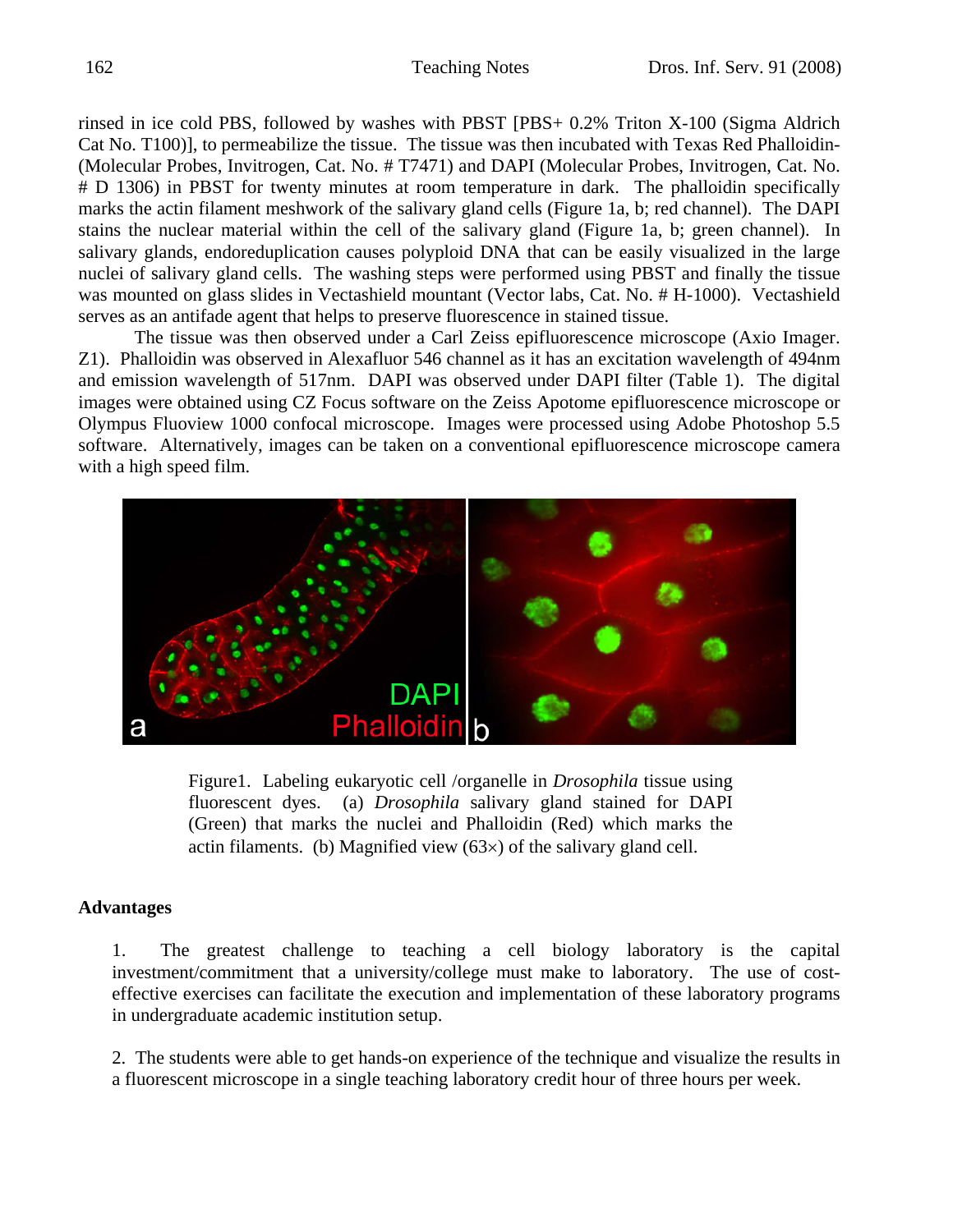3. These exercises did away with the use of tailor-made demonstration kits provided by companies.

 4. This laboratory exercise helped in generating permanent slides, which can be used for final exams where students can be asked to identify the organelle. This will prevent the expense of buying commercial slides for exams.

 5. It will help generate a core of trained individuals who can function in academic as well as corporate settings.

#### **Conclusion**

Cell biologists rely on images to communicate their results and to study/teach structure and function of cells. Images are powerful means of communicating scientific results. A clear highmagnification image can underscore an experimental result more effectively than any words, whereas a poor image can readily undermine a result or conclusion (Pearson, 2005; Chatterjee, 2006). Most undergraduate laboratory science courses do not actively teach students skills to communicate effectively through images (Riemeier and Gropengießer, 2007). Our laboratory exercise meets this need by teaching students to (a) develop basic laboratory skills and learn immunohistochemistry and fluorescence microscopy, (b) capture digital images using the software, (c) process the image using the Photoshop or imaging software, and (d) develop a series of image portfolios to present their results.

#### **Additional Resources**

There are several resources available at Bloomington Stock Center (http://flystocks.bio. indiana.edu/), which can be used for cell biology laboratory in undergraduate institutions. Some of the easy to work reagents are:

a. Protein-trap lines: Transgenic flies, where the proteins are tagged with the GFP reporter and these proteins localize specifically to some organelles in the cell (http://flytrap.med.yale. edu/index.html).

b. Reporter lines: There are transgenic flies available that specifically mark organelles like Golgi (BL-7193), Mitochondrion (BL-7194), and Endoplasmic reticulum (BL-7195), by the presence of EYFP reporter. These stocks can be used to demonstrate sub-cellular organelles in the cells in a cost effective and time efficient manner.

 Acknowledgments: Authors are thankful to Dr. Madhuri Kango-Singh (Mercer University School of Medicine, Macon GA), and Sarah M. Oros for comments on the manuscript. This laboratory exercise was designed in the Department of Biology, at the University of Dayton. MT is supported by graduate program of the University of Dayton. AS would like to acknowledge the support of Learning Teaching Center Grant at the University of Dayton, for the development of this laboratory exercise. In addition, AS is also supported by the Ohio Cancer Research Associates and University of Dayton Research Council.

 References: Lavis, L.D., T.Y. Chao, and R.T. Raines 2006, ACS Chem. Biol. 4(1): 252-260; Vanden Berghe, P., 2004, Verh. K. Acad. Geneeskd. Belg. 66(5-6): 407-25; Small, J., K. Rottner, P. Hahne, and K.I. Anderson 1999, Microsc. Res. Tech. 47(1): 3-17; Kapuscinski, J., 1995, Biotech.